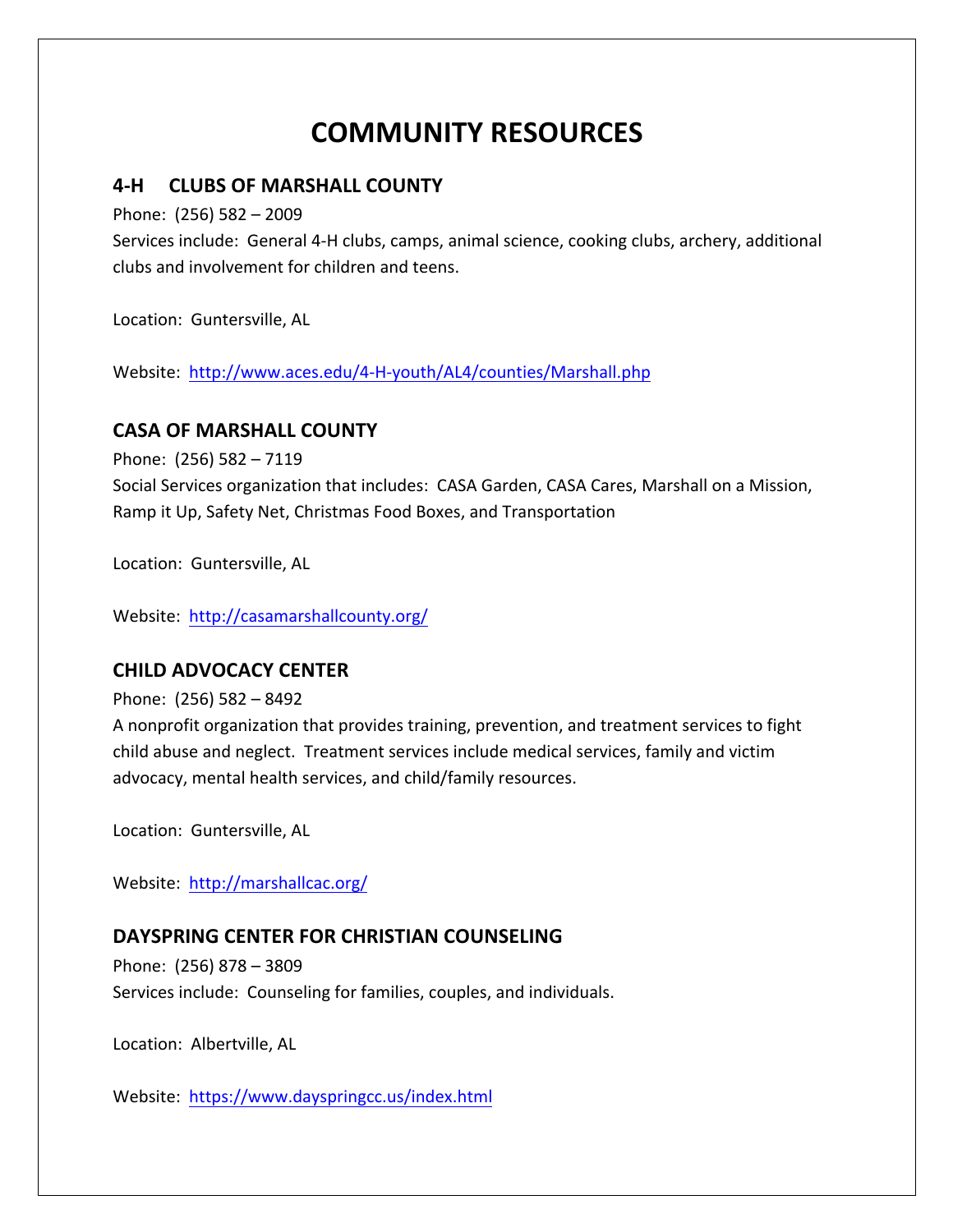# **DEPARTMENT OF HUMAN SERVICES**

Phone:  $(256)$  582 - 7100 Services include: Child support, child welfare, adult services, food assistance, and family assistance.

Location: Guntersville, AL

Website: http://dhr.alabama.gov/counties/county\_results.aspx?id=Marshall

## **FAMILY SERVICES OF NORTH ALABAMA**

Phone: (256) 878 - 9159

Services include: Parenting classes, child abuse prevention, community awareness, internet safety.

Location: Albertville, AL

Website: www.familyservicesna.org

## **FIRST CALL FOR HELP - UNITED WAY**

Phone:  $(256)$  582 - 0506 OR 211

Services include: 24 hour help hotline regarding domestic abuse, human trafficking, crisis emergencies, health, food, jobs, reentry programs, or any housing and utility issues.

Location: Guntersville, AL

Website: https://www.firstcallforhelp

# **MARSHALL COUUNTY CHRISTMAS COALITION**

Phone:  $(256)$  582 - 9998 Services include: Christmas assistance to families.

Location: Guntersville, AL

Website: www.christmascoalition.org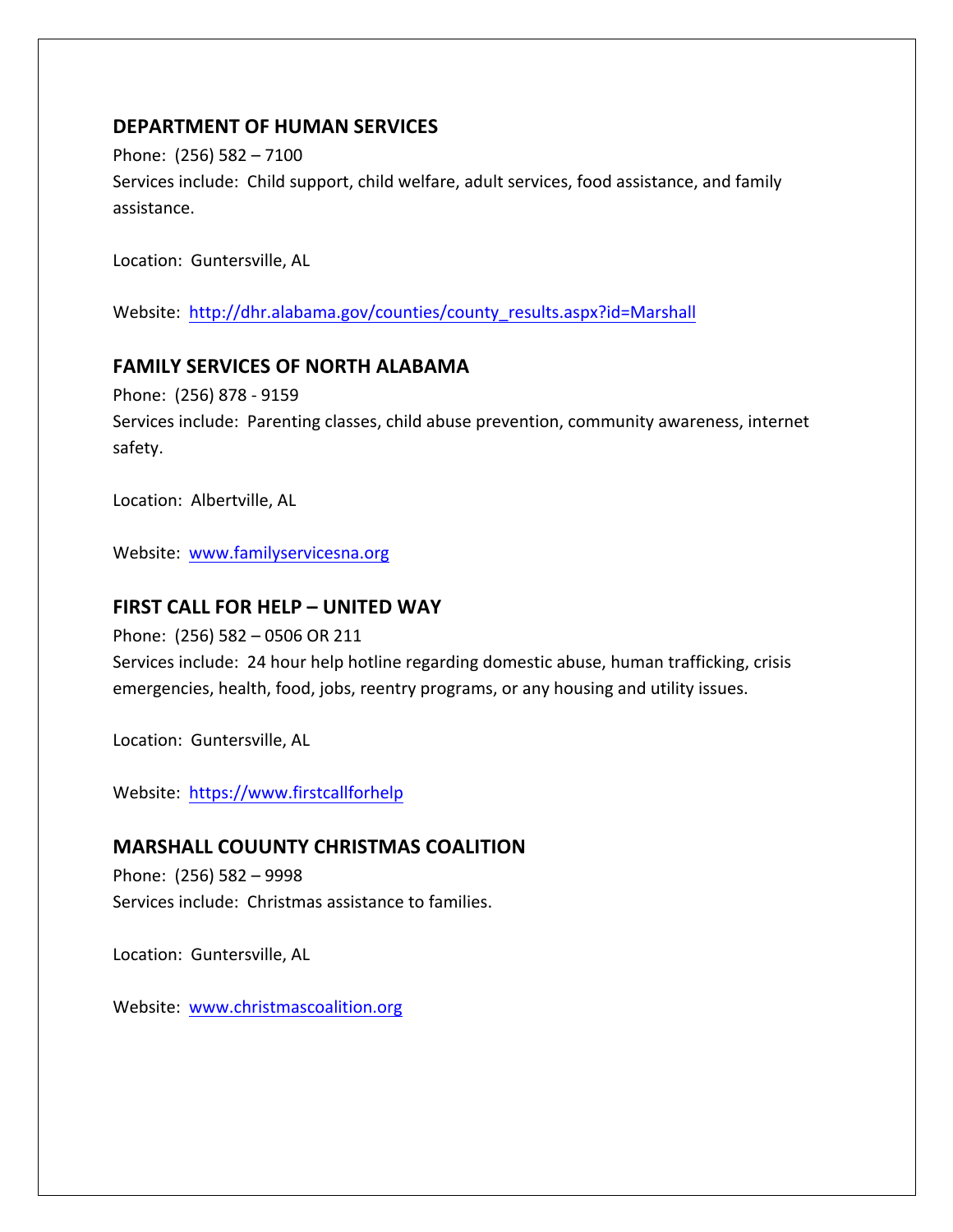# **MARSHALL COUNTY HOME PLACE**

Phone:  $(256)$  582 - 2360

Services include: Transitional housing for the homeless. MCHP provides a safe place to stay while families transition back to independent living.

Location: Guntersville, AL

Website: https://www.marshallcountyhomeplace.org/

#### **MOUNTAIN LAKES BEHAVIORAL HEALTHCARE**

Phone:  $(256)$  582 - 4240 Services include: Mental health and substance abuse services.

Location: Guntersville, AL

Website: http://mlbhc-web.com/

# **REAL LIFE PREGNANCY CENTER**

Phone:  $(256)$  878 – 1300 OR  $(256)$  486 – 2090

Location: Albertville, AL and Guntersville, AL

Website: www.reallifecpc.org

# **SALVATION ARMY**

Phone: (256) 582 -0536

Services include: Hunger relief, housing and homeless services, Christmas assistance, youth camps and recreation, adult rehabilitation, veterans affairs, prison ministries, elderly services, missing persons, and disaster relief services.

Location: Guntersville, AL